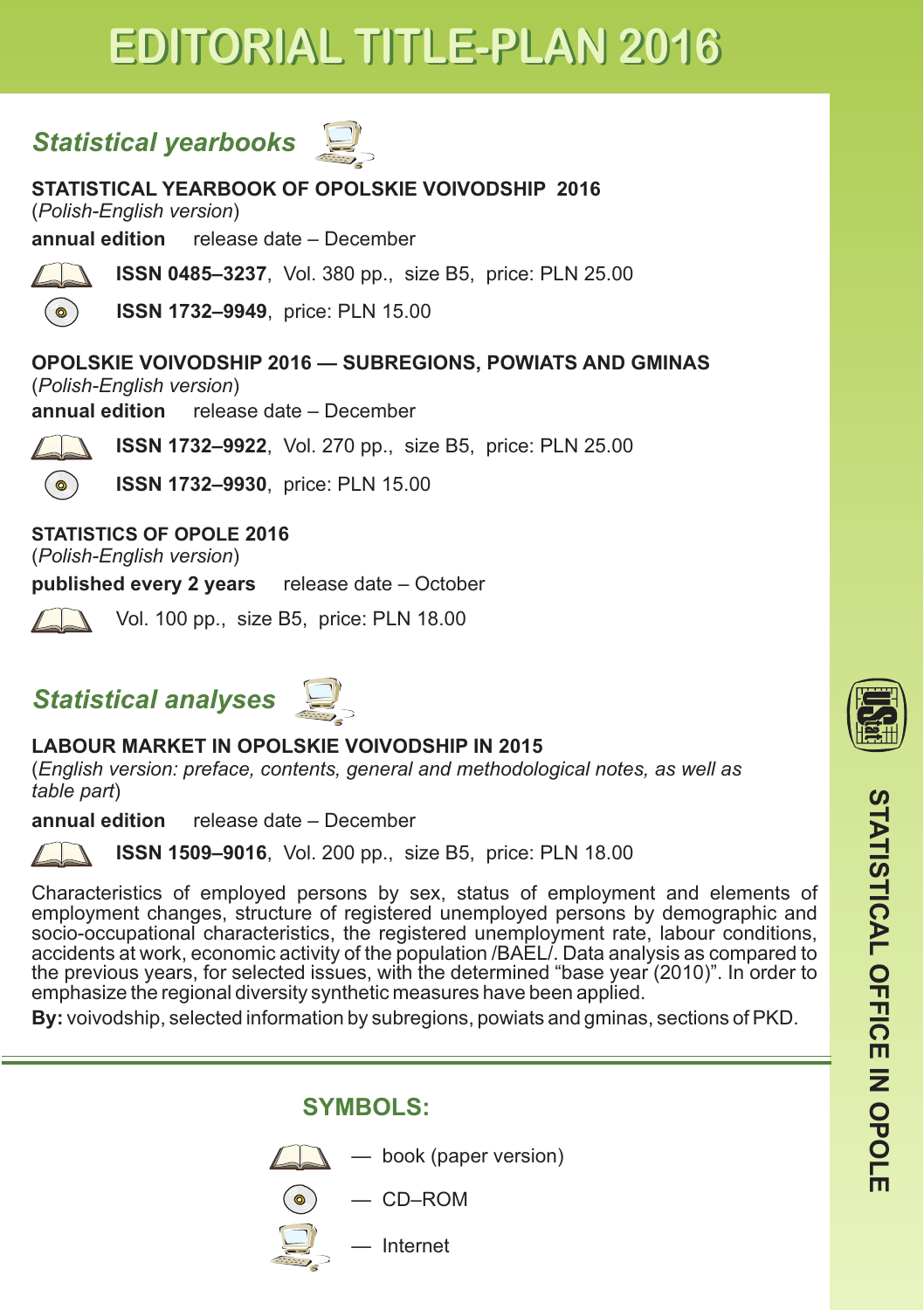## *Statistical information and elaborations*

### **STATISTICAL BULLETIN OF OPOLSKIE VOIVODSIHP**

(*Polish-English version*)

**quarterly edition** release date – up to 60 days after the quarter



Basic indices characterizing the socio-economic situation in the voivodship, among others related to the labour market, wages and salaries, prices, finances of enterprises, agriculture, industry, construction and trade.

**By:** voivodship, subregions, powiats, sections and divisions of the Polish Classification of Activities, selected products by the Polish Classification of Products and Services (PKWiU), the Classification of Individual Consumption by Purpose (COICOP) groups.

### **STRUCTURAL CHANGES OF GROUPS OF ENTITIES IN THE NATIONAL ECONOMY IN THE REGON REGISTER IN OPOLSKIE VOIVODSHIP IN 2015**

(*Polish-English version)*

**annual edition** release date – March



National business entities in the national register of economic units (REGON). Characteristics of entities by legal forms, sectors of property, type of the prevailing activities and location.

**By:** voivodship, subregions, powiats, gminas, sections divisions of the Polish Classification of Activities.

#### **REPORT ON THE SOCIO-ECONOMIC SITUATION OF OPOLSKIE VOIVODSHIP IN 2015**

*(English version: preface, contents, general notes, methodological notes, basic trends, review tables)*

**annual edition** release date – May



**ISSN 2084–672X** Vol. 100 pp., size A4, price: PLN 15.00



Processes occurring in the national economy within the voivodship including phenomena significant from the point of view of the region's socio-economic development of the region, among others, demographic processes, tendencies observed on the labour market, related to inflation, wages and salaries in basic areas of national economy (industry, construction, agriculture, selected services), business entities, financial results of non-financial corporations, outlays. The presented categories are shown in dynamic terms (period of the last 5 years) as well as in relation to the average values for the country.

**By:** voivodship, subregions, powiats, sections and divisions of the Polish Classification of Activities, the Classification of Individual Consumption by Purpose (COICOP) groups.

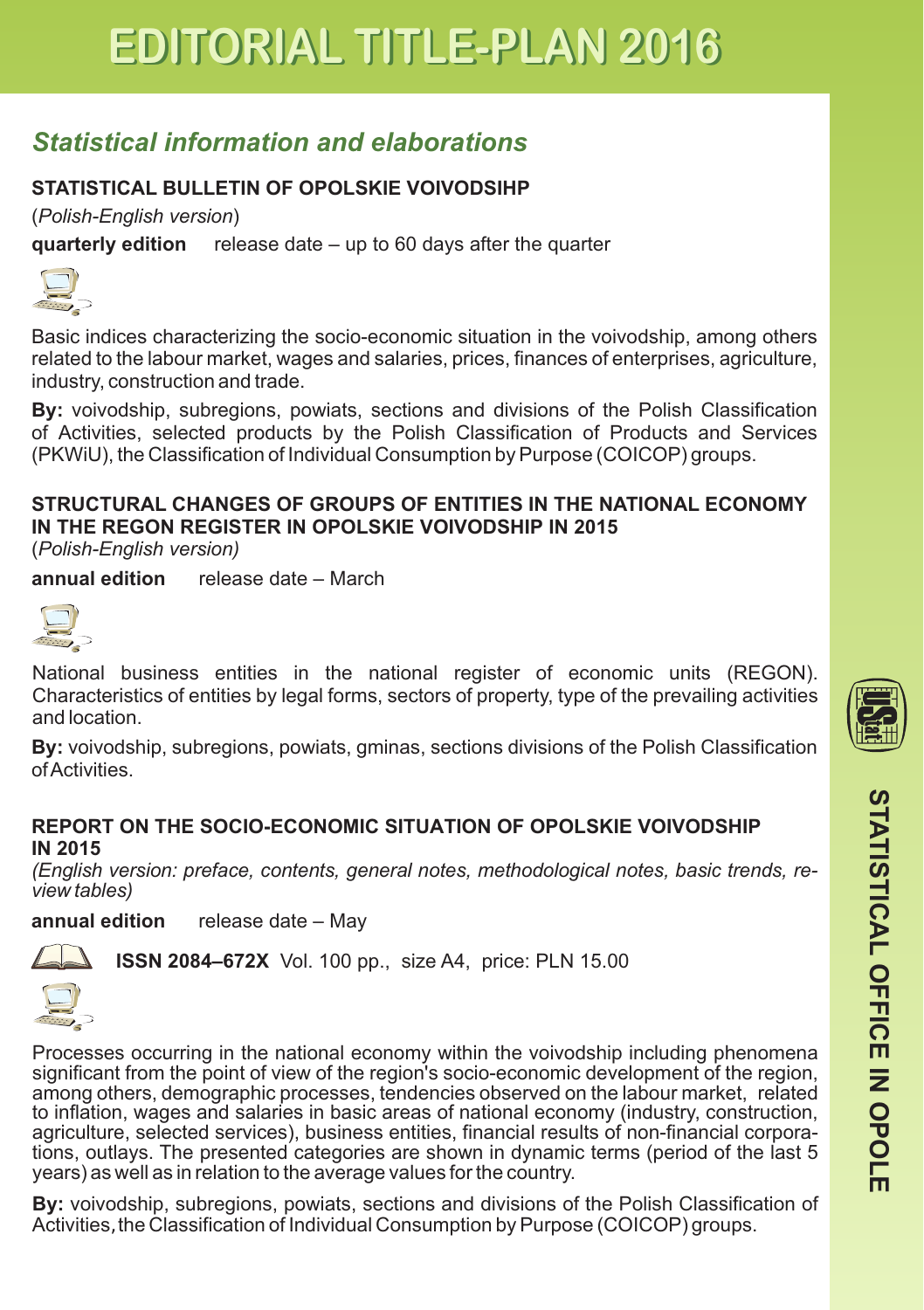## *Statistical information and elaborations*

### **POPULATION, VITAL STATICTICS AND MIGRATION IN OPOLSKIE VOIVODSHIP IN 2015**

*(Polish-English version)*

**annual edition** release date – June



**ISSN 1641–9588**, Vol. 70 pp., size B5, price: PLN 15.00



Size and structure of population by sex and age, vital statistics and migration.

**By:** voivodship, subregions, powiats and gminas.

### **2015 AGRICULTURE IN OPOLSKIE VOIVODSHIP IN**

*( English version: preface, contents, methodological notes and tabular part.*

**annual edition** release date – June

Land use, crop output (sown area, yields, crop production) animal output. Procurement and prices of agricultural products as well as other data describing the situation in agriculture.

**By:** voivodship, ownership sectors and forms of ownership.

#### **PORTRAITS OF GMINAS AND POWIATS OF OPOLSKIE VOIVODSHIP IN THE YEARS 2010–2015**

*(English version: preface, contents, general and methodological notes)*

**published every 5 years** release date – September



**ISSN 1509–8915**, Vol. 150 pp., size B5, price:PLN 20.00



Basic data characterizing the socio-economic situation of gminas and powiats, among others, within the scope of environmental protection, public safety, demography, labour market and wages and salaries, municipal infrastructure and dwellings, education, health care, social welfare, culture, tourism and sport, finances of enterprises, investments, public finance as well as entities of the national economy. In order to emphasize the regional diversity synthetic measures have been applied.

**By:** voivodship, subregions, powiats, gminas.



<u>ርስ</u>